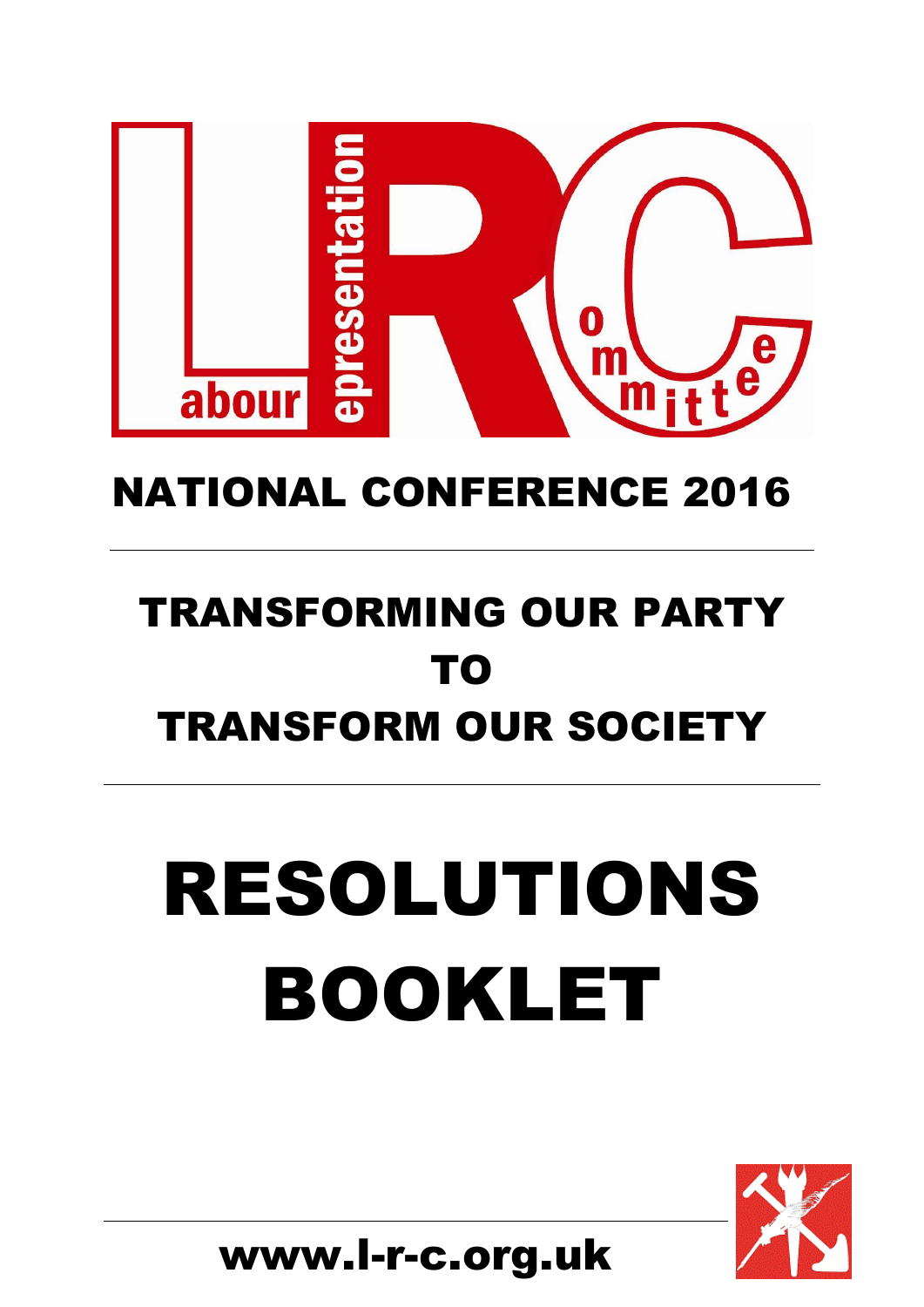# Contents Pages 1 Equality – policy statement by LRC Executive Committee 3 2 A £10/hour National Minimum Wage For All – BFAWU 4 3 Stop Racist Deportations – Hastings & Rother LRC 4 4 Environment – policy statement by LRC Executive Committee 5-6 5 We Need Better Public Transport Not Another Gatwick Runway – Sussex LRC 6-7 6 Peace – policy statement by LRC Executive Committee 7-8 7 Defence Diversification – Labour CND 8 8 Amendment to the National Committee Statement – Hastings & Rother LRC 8 9 Amendment to the National Committee Statement – Sussex LRC 9 10 Socialism – policy statement by LRC Executive Committee 10 10-11 11 Proposal To Amend Labour Party Rule Book 2016 – Hackney LRC 11-12 12 Appendix: Extract from the Labour Party Rule Book 2016 13 The Red Flag 14

This booklet contains all motions and amendments submitted for discussion at LRC Conference 2016 and accepted as valid by the Conference Arrangements Committee. No constitutional amendments were submitted.

Emergency resolutions are not included. Movers will distribute copies of any emergency resolutions accepted onto the conference agenda.

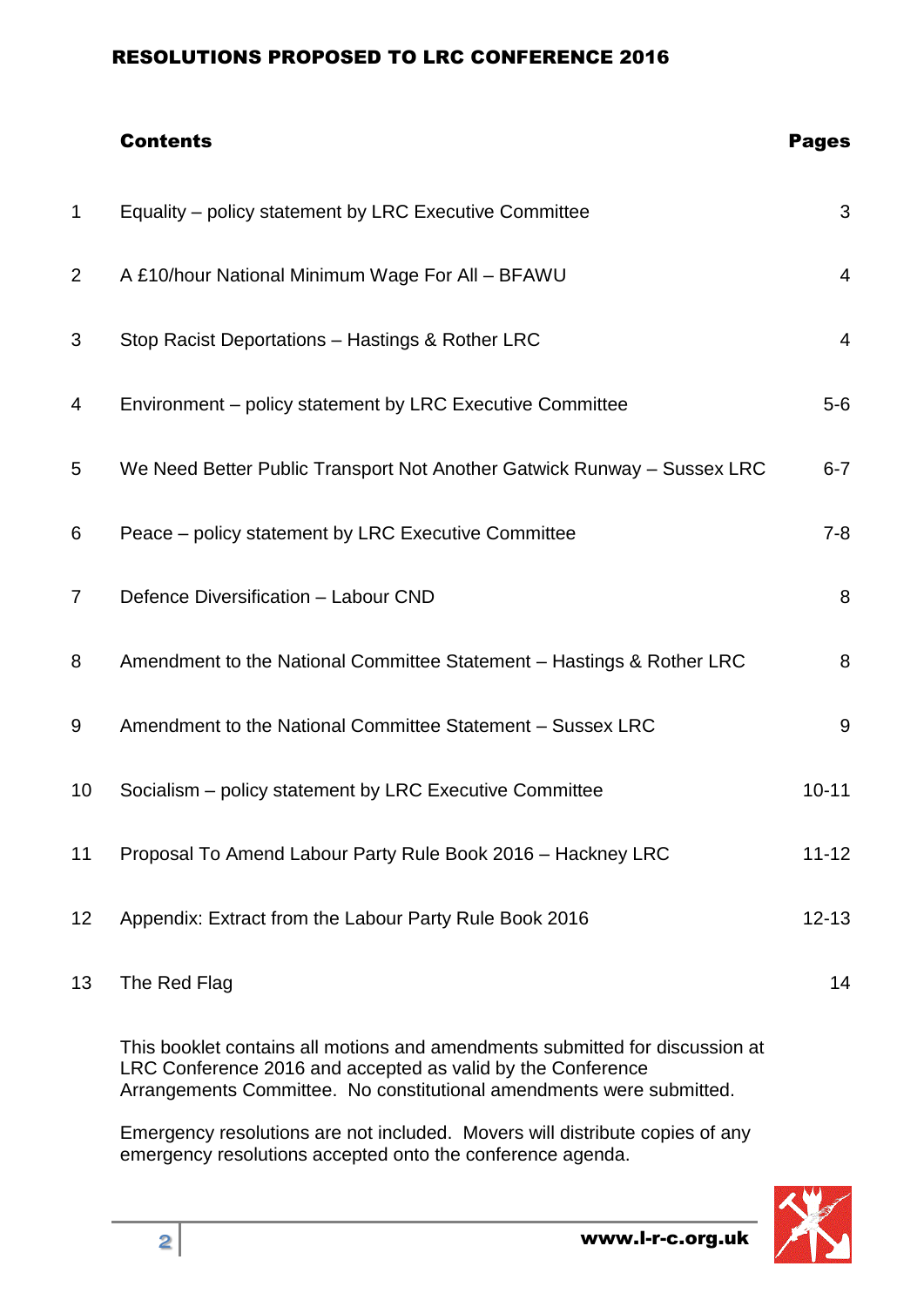# 1. EQUALITY – LRC Executive Committee

We live in a capitalist society which is riddled with inequality. Apart from the overarching inequality of living in a class-divided society, discrimination persists based on gender, race, sexuality, ability or impairment, origin/nationality, age and other ingrained inequalities. The ruling class seeks to exploit these inequalities to its advantage in order to keep peoples divided from each other and so prevent people realising their shared interests and uniting to advance the common good.

Our commitment to equality and liberation must be integrated with the struggle for socialism. Many key progressive demands that we as socialists should make in 2016 are to stand against discrimination and prejudice. Current campaigning issues include:

- For a diversity of representation in political and public life
- Working to end to the gender and race pay gaps
- An end to pregnancy discrimination
- For a national childcare strategy and full carers rights
- For work/life balance and 'flexibility' for workers not employers
- Fighting sexual harassment in the workplace
- An end to violence against women and girls
- Challenging all hate crimes and the rise of the far right
- Against xenophobic prejudice and discrimination against migrants and people from ethnic minorities
- Against the targeting and sanctioning of disabled people by the benefits system
- Against the cuts in payments for independent living and vital home support
- For trans rights at work and in civil society
- For full pensions rights for same sex partners
- For a recognition of neurodiversity
- For a positive view of mental health
- An end to religious exemptions to LGBT workers' employment rights
- A end to racist policing
- An end to age discrimination in employment and wider society

In addition to these 'domestic' demands the LRC also recognises that equality issues are key internationally at the moment. These include:

- the (ever present) campaigning for basic women's rights worldwide
- Against the use of rape as a weapon of war
- Against the criminalising of homosexuality
- Opposing the violence against LGBT people worldwide
- Against religious discrimination and the use of blasphemy laws to jail and punish minorities
- Supporting key campaigns against racism such as Black Lives Matters in the US.

# **EC recommends support**

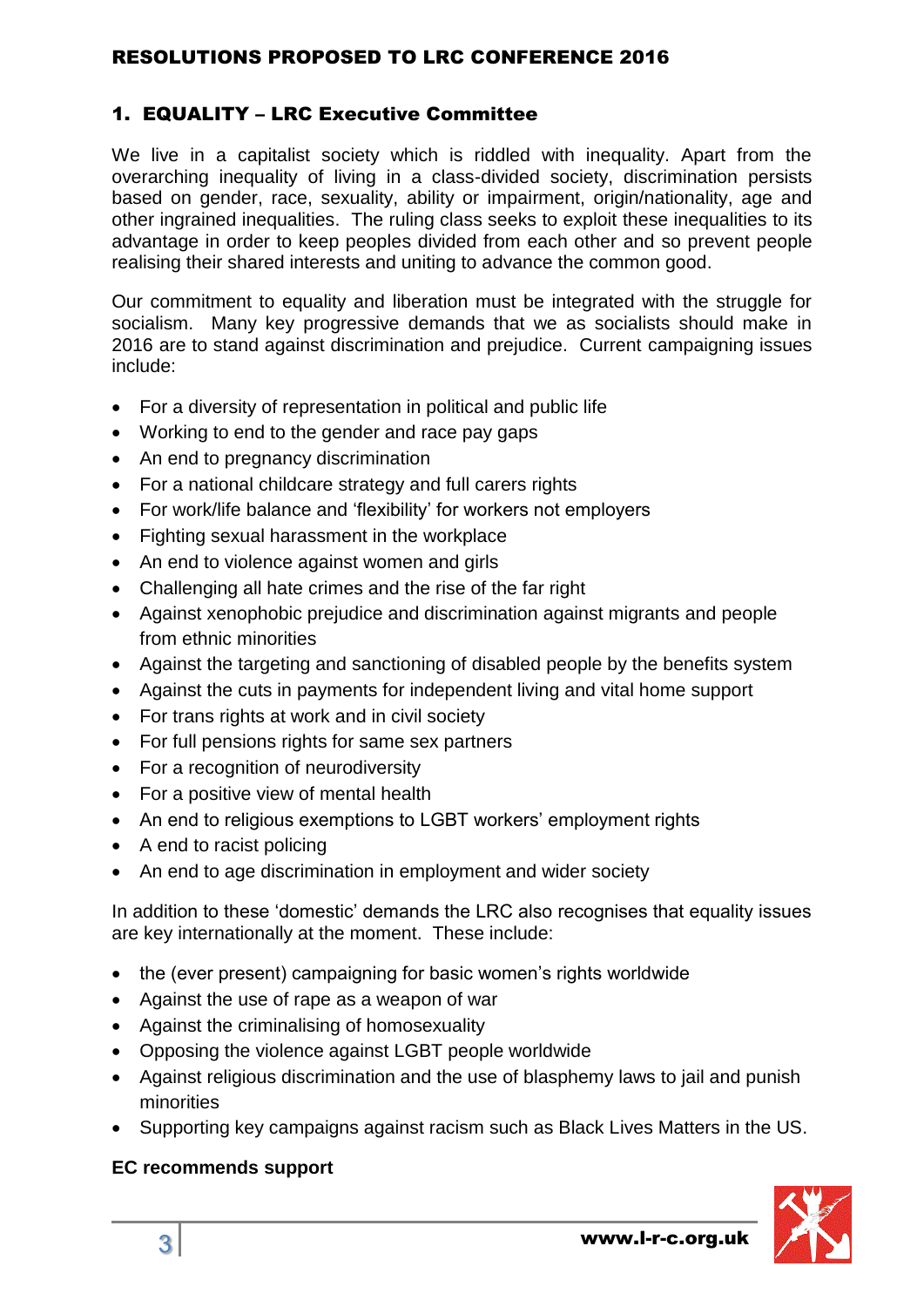#### 2. A £10/HOUR NATIONAL MINIMUM WAGE FOR ALL – BFAWU

That this LRC AGM:

totally rejects the suggestion in the British Chamber of Commerce's submission to the Low Pay Commission which suggested that the Brexit vote makes the increases to the National Living Wage to £9 by 2020 as "unaffordable" to business.

Notes:

that the Commission's 2016 report found that the number of minimum wage workers is set to rise from 5 per cent in 2015 to 8 per cent in 2016 and then to almost 14 per cent (3.7 million) in 2020, by which time one in six private sector jobs (18 per cent) is set to be paid at the minimum wage.

that low pay compounds other inequalities since "higher proportions of disabled workers, migrant workers, ethnic minorities and female workers were in minimum wage jobs than the total workforce".

that the problem is particularly acute for younger workers under 25, not covered by the falsely-named "National Living Wage". 7 out of 10 workers aged 16-17 working in a low-paying occupation like hospitality or retail, for whom the median wage is a derisory £5.29 an hour.

Resolves:

To support the inclusion in the next Labour Party general election manifesto a pledge to introduce a National Minimum Wage for all workers of at least £10 per hour, as recommended by the TUC, and to scrap exploitative "youth rates" and ensure that there is no age-discrimination in protections against low pay.

#### **EC recommends support**

# 3. STOP RACIST DEPORTATIONS – Hastings & Rother LRC

The LRC condemns the Tory policy of "deport first, appeal later" which has seen so many unjust and cruel deportations from the UK, including the recent cases of the #Jamaica50.

The LRC further condemns the extension of this policy to all immigration cases under the 2016 Immigration Act.

We strongly condemn Home Secretary Amber Rudd for her inflammatory comments with regard to overseas students and workers.

The LRC calls on the Labour Party, particularly Leader Jeremy Corbyn and Shadow Home Secretary Diane Abbott, to pledge to repeal this abhorrent policy in the first 100 days of the next Labour Government and then to take steps to bring back all those unjustly deported. **EC recommends support**

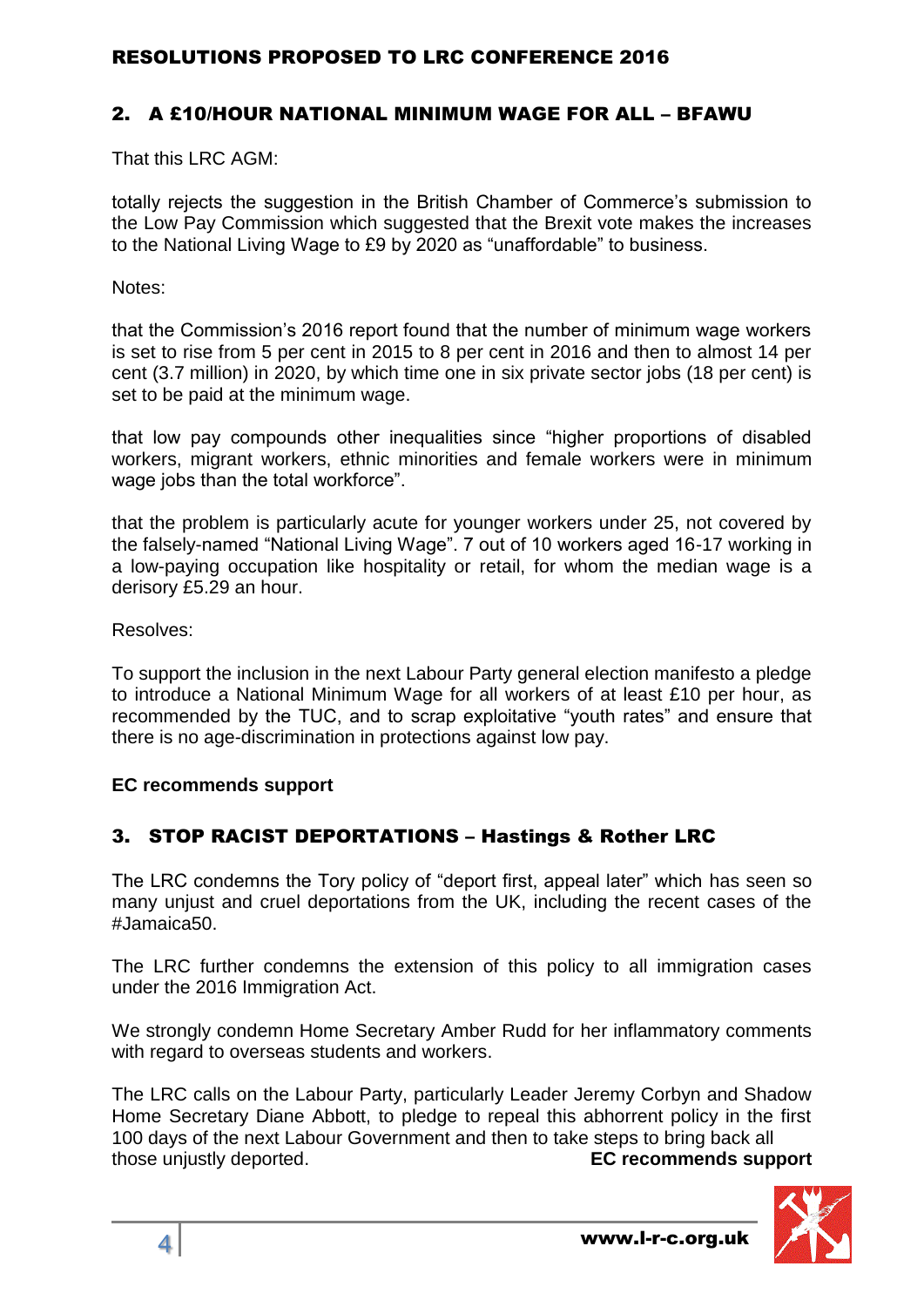# 4. ENVIRONMENT – LRC Executive Committee

As the planet faces environmental catastrophe, the answer is not more nuclear power, fracking and aviation expansion. Britain needs an energy policy based upon clean renewables, research into carbon capture and storage, and cheap, accessible, fully integrated public transport systems.

We must invest in infrastructure now to avoid climate disaster and kick-start the economy. The principal target of the Paris Climate Accord is to limit the rise in world temperatures to 2C. 60% of global greenhouse gases are linked to roads, power plants, buildings, sanitation and other structures. The increasing trend for people to live in cities demands integrated public transport and energy efficient buildings. The overhaul of our heavy infrastructure needs – buildings, public transport and energy – has started, but we must ensure that it benefits people and our environment, rather than serve profit. In order to achieve this, subsidies to fossil fuels, including the huge tax breaks given to fracking, must be eliminated and government support switched to clean renewables, with better planning and green investment. The upfront costs of alternative clean investments will be offset by long term sustainability gains, fuel savings, efficiency gains, and health and societal benefits. The LRC supports the one million climate jobs campaign.

**Switch to renewables:** Britain is to phase out unabated coal-fired power stations by 2025. Already 25% of UK energy comes from renewables, including 750,000 homes generating their own energy from rooftop solar panels. The LRC supports solar panels and high environmental standards becoming part of mandatory specifications for all new and retro-fitted buildings, to reduce energy consumption, reduce greenhouse gas emissions and eliminate fuel poverty.

One of the cheapest and most popular forms of UK energy, solar PV deployment in August 2016 was one-third its August 2015 level due to Tory cuts. The switch to renewable energy requires consistent government investment, including the development of storage systems such as tidal arrays, to overcome potentially intermittent supplies. Investment benefits scientific research, education and jobs, while renewable energy gluts can provide free energy. The LRC calls for the next Labour Government to switch public investment to the renewables sector, especially encouraging community energy companies which offer local and democraticallycontrolled sustainable energy generation.

**Fracking is just another fossil fuel - leave it in the ground!** Fracking can only be viewed as low carbon when compared to coal. The UK Committee on Carbon Change has said that UK energy must be all but decarbonised by 2030. With no major breakthrough in carbon capture and storage, there is no future for fracking – but it can still devastate communities and countryside now. Tory posturing about localism has been exposed again in Lancashire, where over 18,000 objections were overruled as 200 supporters of fracking prevailed. The LRC opposes all subsidies, tax breaks and cash handouts (or bribes) to communities for fracking – and calls for its nationwide ban.

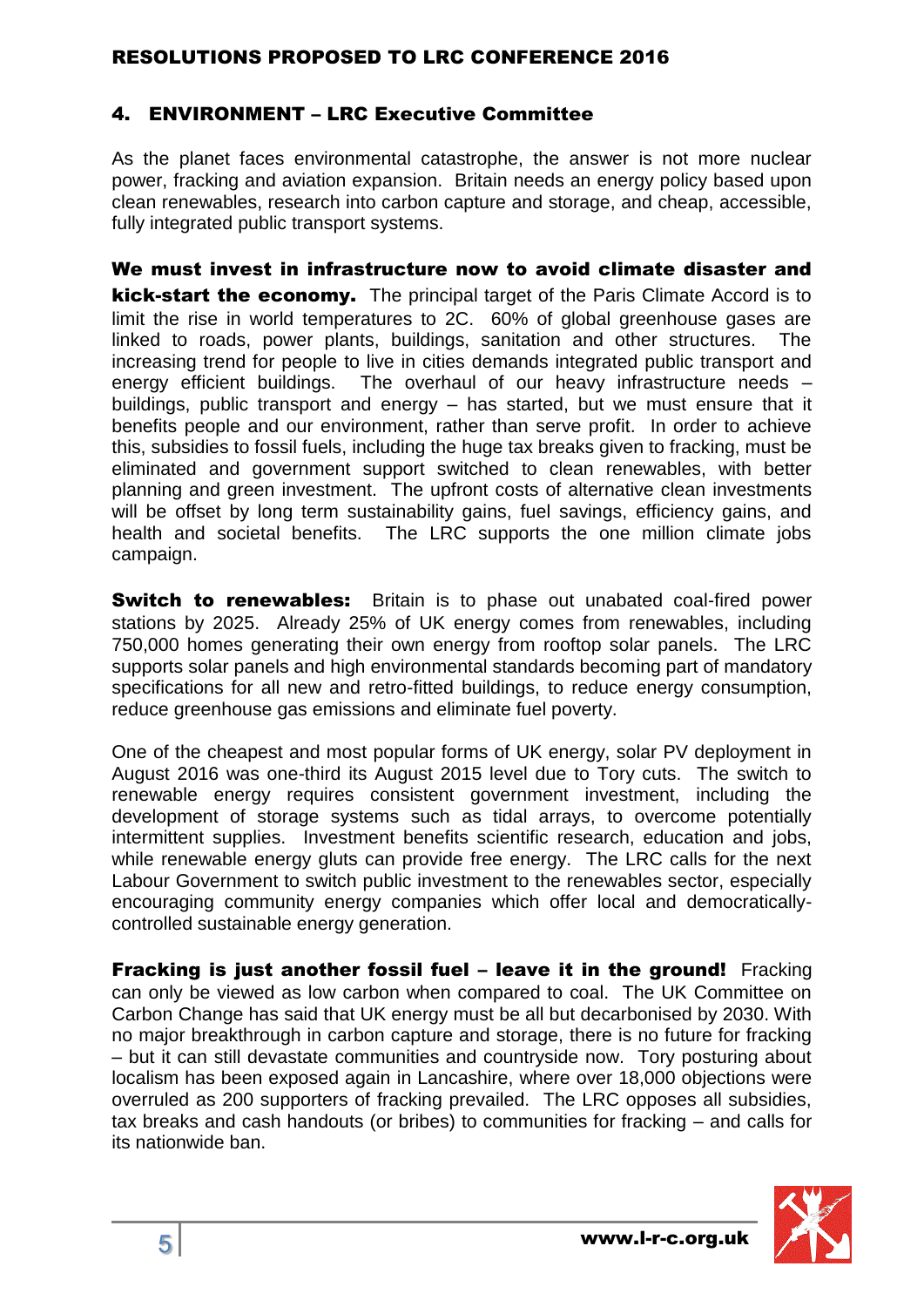**People need integrated public transport!** The LRC's priority is the day to day need of working class people for cheap, reliable, accessible and fully integrated mass transport. All such transport systems, including bus, coach, tram and train, must be publicly owned and run in the interests of people and environment, not profit. There is an urgent need for investment in rail in order to eliminate polluting, short haul flights.

**Flood protection** grants of up to £5,000 are available from government to floodproof properties, but only after a property has been flooded. As typical flood-proofing measures reduce future damages by over £5 for every £1 invested, these grants should be available to all households in flood risk areas to help prevent flooding. Most importantly the LRC supports the FBU's call for the Fire & Rescue Service to be given a statutory duty to deal with flooding and the budget for the job.

# And don't forget: air pollution, sustainable agriculture, litter, food waste, soil contamination, endangered species, loss of habitats….

**EC recommends support**

#### 5. WE NEED BETTER PUBLIC TRANSPORT NOT ANOTHER GATWICK RUNWAY Sussex LRC

The LRC notes:

Unsurprisingly, for a company which earns large profits but pays no corporation tax, Gatwick Airport's plans for a second runway prioritise capacity and profit over people and environment.

Gatwick's expansion plans envisage aircraft numbers on existing routes doubling, and mean more CO2 emissions. This contradicts the Paris Climate Accord which should rule out any new runway at Gatwick or Heathrow.

A new Gatwick runway would mean over 50,000 people suffering worse air quality, more even than would be affected by another Heathrow runway.

Failing to meet Government aviation noise policy including respite, noise controls and night noise, Gatwick's proposed flight paths and operating arrangements would significantly worsen the noise environment across Kent, Sussex and Surrey.

There would be a huge ecological impact with land and irreplaceable ancient woodlands bulldozed to construct a second Gatwick runway, plus many AONB threatened and demolition of 17 listed buildings.

Further environmental destruction would occur from the massive road and rail infrastructure works made necessary by Gatwick expansion.

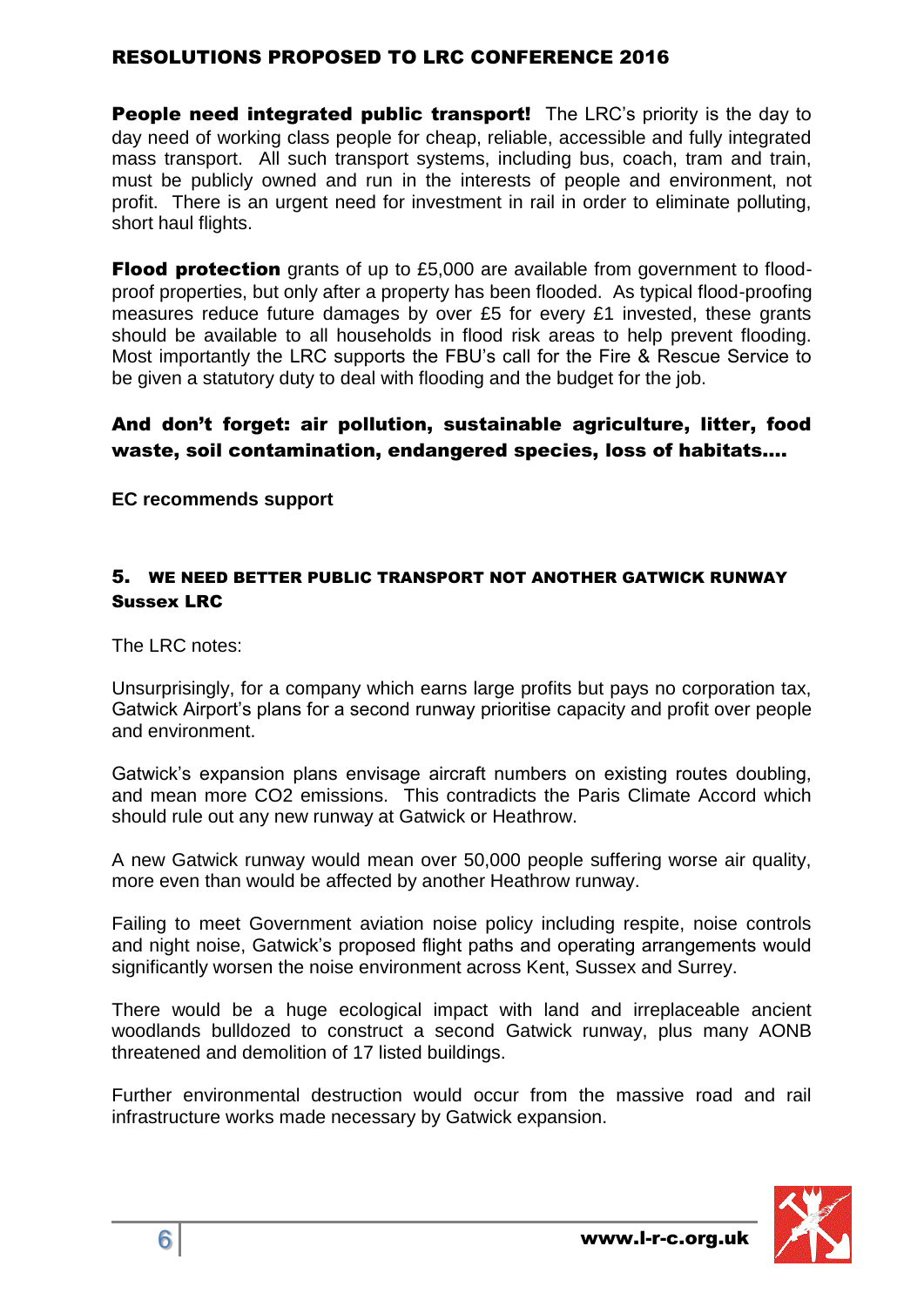Gatwick's compensation plans fail current legal requirements, will result in neighbourhood blight, and worsen urbanisation problems already facing Crawley. Day in, day out, the majority of people urgently require a cheap, efficient, accessible, fully integrated public transport system. That is the LRC's transport priority, not airport expansion which provides no answers to questions of air quality, noise pollution and climate change.

Accordingly, the LRC resolves to reject a second runway at Gatwick and to campaign actively against airport expansion at both Gatwick and Heathrow. .

#### **EC recommends support**

#### 6. PEACE – LRC Executive Committee

Through perpetual war, drone attacks and illegal detention, the USA and its allies strike at those who oppose the dominance of capital, while the IMF, the World Bank and their puppet governments impose savage cuts. However, across the world workers are fighting back in struggles for free governments, trades union rights, socialism, peace, justice and freedom of speech.

The LRC opposes British military forces and military equipment being deployed to prop up reactionary forces and to defend US imperialism and its allies. With British forces still active overseas and other foreign wars threatened, we need a foreign policy based upon peace, justice, solidarity and scrapping nuclear weapons. This is the global alternative – for peace and internationalism.

By the very nature of international policy, many of the goals set by previous LRC Conferences have yet to be attained. The election of Jeremy Corbyn as Labour Leader provides us with the best opportunity in generations to make Labour an internationalist party of peace and justice, within which we can build or support existing high profile campaigns in areas such as these:

- Opposition to renewal and replacement of Britain's Trident nuclear weapons.
- Opposition to British military action overseas.
- Outlawing mercenary private security contractors operating from the UK.
- Campaigning for justice for the Palestinians and the establishment of a viable Palestinian State.
- Campaigning against the development and use of Predator Drones, not only by the US but also by the UK government.
- Campaigning to ensure the UK no longer develops, manufactures or sells biological weapons.
- Calling for the closure of all foreign military bases on UK soil, and withdrawing from joint military projects such as US missile defence.
- Pushing to withdraw the UK from the international arms trade, in conjunction with industry and the trades unions, to develop alternative technologies using the skills and plant currently devoted to arms manufacture.
- Opposing the corporate plunder of global energy and mineral resources and supporting public ownership alternatives.
- Campaigning for an International Arms Trade Treaty to control the proliferation of

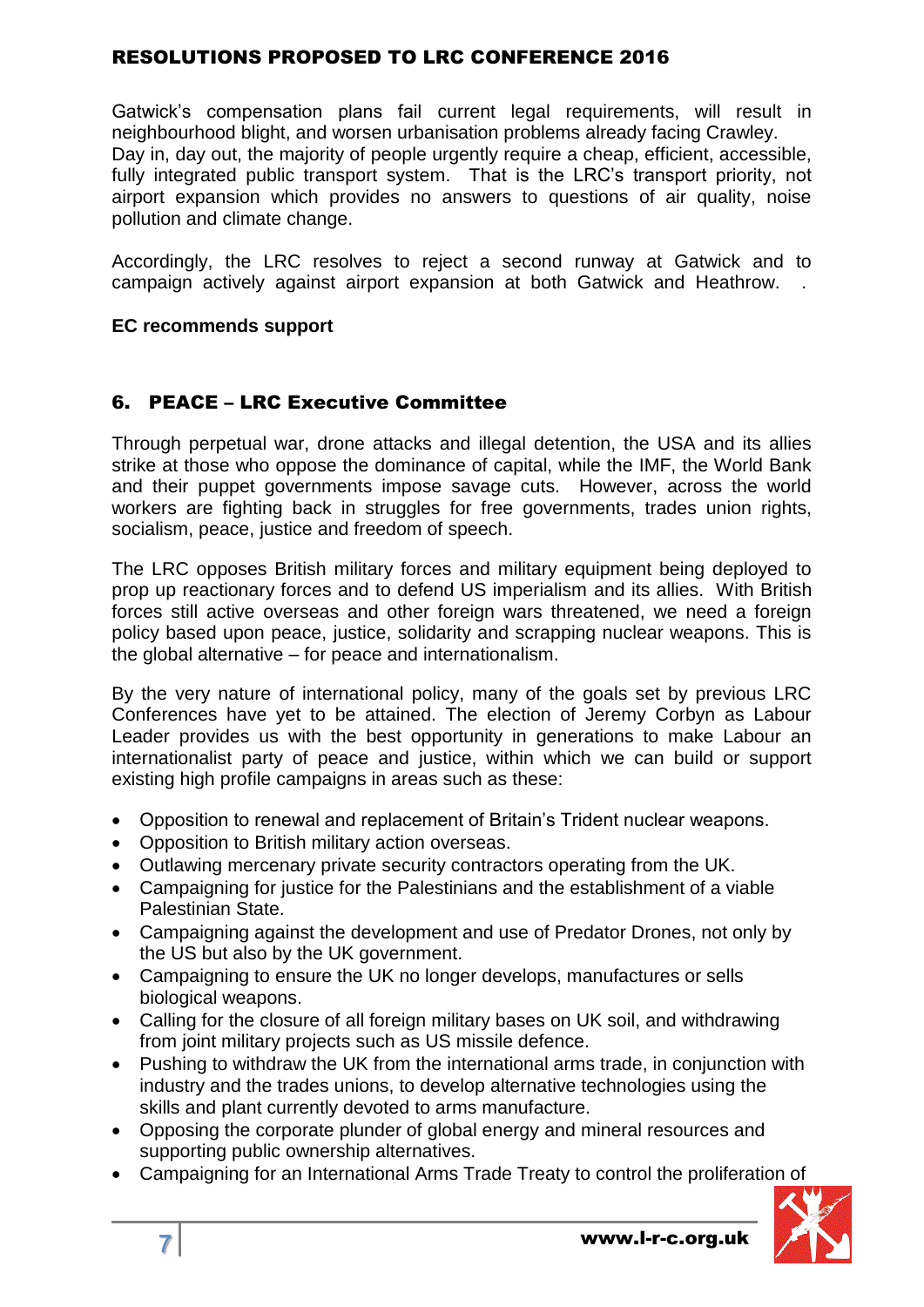small arms, and for an absolute ban on cluster bombs and depleted uranium weapons.

- Campaigning to divert defence spending and research into public services and international aid.
- Supporting Chagossian Return to the British Indian Ocean Territory (the Chagos Islands).

#### **EC recommends support**

# 7. DEFENCE DIVERSIFICATION Labour CND

The LRC AGM notes that Labour Party foreign policy is now explicitly committed to end unnecessary military interventions, committed to the peaceful resolution of conflicts and to multilateral global and regional nuclear disarmament. In order to be completely consistent this policy necessitates that Britain will not participate in nuclear proliferation and will put pressure on other countries not to do so.

The LRC, therefore, advocates that the Labour Party commits itself to:

- 1. scrap and not replace the Trident missile system;
- 2. instruct the NEC to set up a Shadow Defence Diversification Agency on which trade unions are represented. The Shadow Defence Diversification Agency will report to the Labour Party conference each year until a Labour government sets up a Defence Diversification Agency;
- 3. explain while campaigning on these policies that the Shadow Defence Diversification Agency will, if necessary, advocate the setting up of publiclyowned companies and agencies to carry out its projects if they are unlikely to be taken up by private companies.

#### **EC recommends support**

# 8. AMENDMENT TO THE NATIONAL COMMITTEE STATEMENT Hastings & Rother LRC

Insert as new paragraph 16A after existing paragraph 16:

"With the goals of re-democratising the Labour Party and facilitating the full participation of Labour members in Party meetings, forums and conferences, during 2016-17 the LRC will encourage the holding of, promote, and organise where necessary, local workshops around the country to educate Labour members about the Party's rules, standing orders, procedures and organisation. Such workshops can be run jointly with other left organisations which share these goals, including CLPD, Momentum, and CLPs, as considered appropriate in local areas."

#### **EC recommends support**

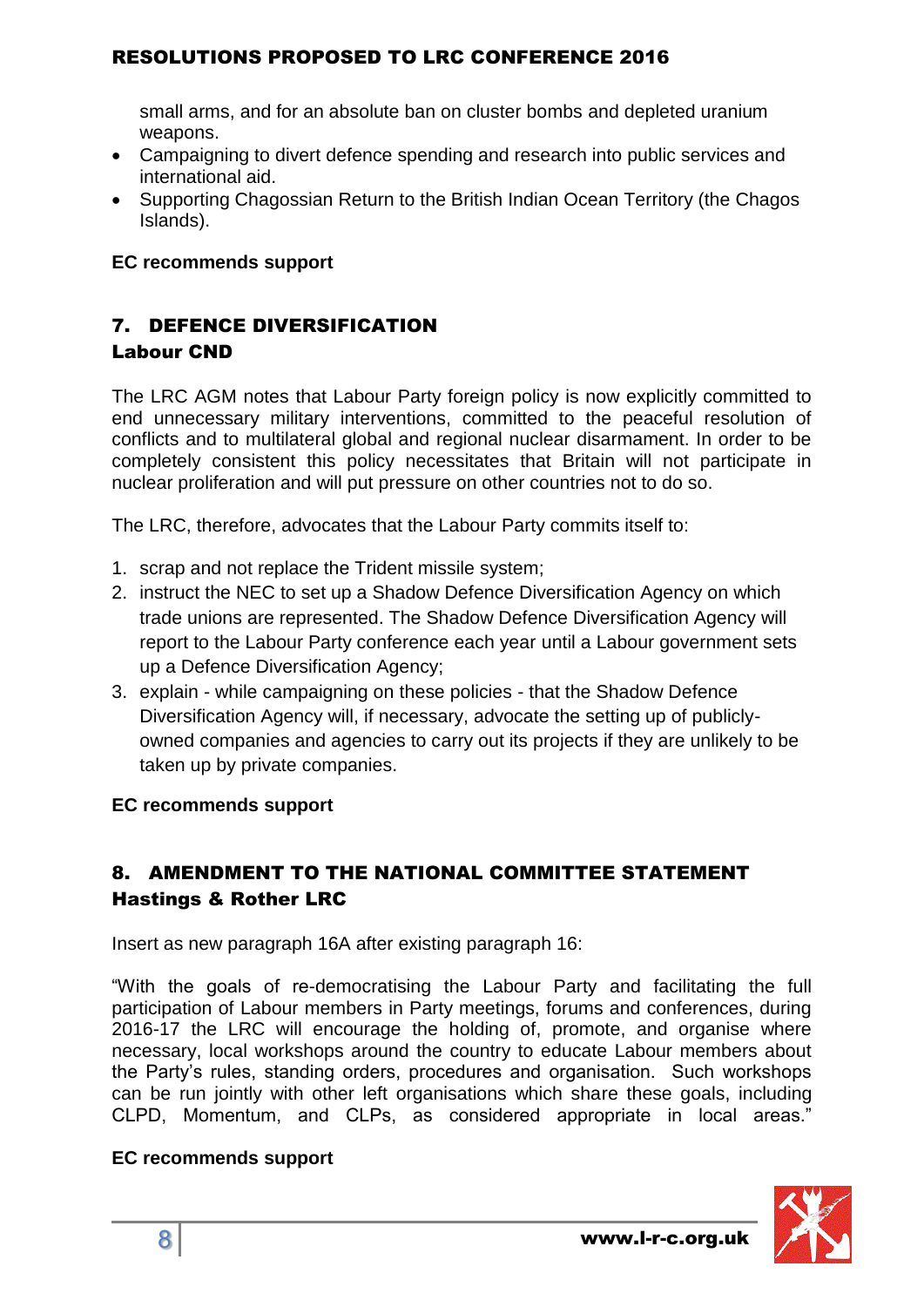# 9. AMENDMENT TO THE NATIONAL COMMITTEE STATEMENT Sussex LRC

At paragraph 22:

Insert "and democratic" between "political" and "strengths" in the final sentence, so that sentence begins: "We want to share the political and democratic strengths of the LRC tradition with Momentum…"

Add at end of paragraph 22:

"It is now an urgent priority for both the development and democracy of Momentum to hold a national conference of its members, branches and affiliates. Such a conference should be organised in the democratic traditions of the labour movement, with Momentum members, branches and affiliates deciding the policy priorities and governance structures of the organisation, and electing its national representatives and officers."

If amended, paragraph 22 will then read:

22. The LRC was party to and welcomed the launch of Momentum. We continue to help build it and politically shape its character. Crucially, we must ensure and insist that it becomes a democratic membership body with union involvement. Working alongside others we can provide political input to turn the slogans and sentiments, which have emerged as the main achievement of Corbyn's transformation of Labour so far, into a programme of policies for electoral success and a change in government. We want to share the political and democratic strengths of the LRC tradition with Momentum and encourage it in the most fruitful direction possible – outgoing political activity and effective, democratic organisation. It is now an urgent priority for both the development and democracy of Momentum to hold a national conference of its members, branches and affiliates. Such a conference should be organised in the democratic traditions of the labour movement, with Momentum members, branches and affiliates deciding the policy priorities and governance structures of the organisation, and electing its national representatives and officers.

#### **EC recommends support**

**Compositing note:** Sussex LRC's proposed amendment to the NC statement and Sussex LRC's amendment to any LRC Conference resolution have been composited and will be moved jointly, by mutual agreement of LRC CAC and Sussex LRC.

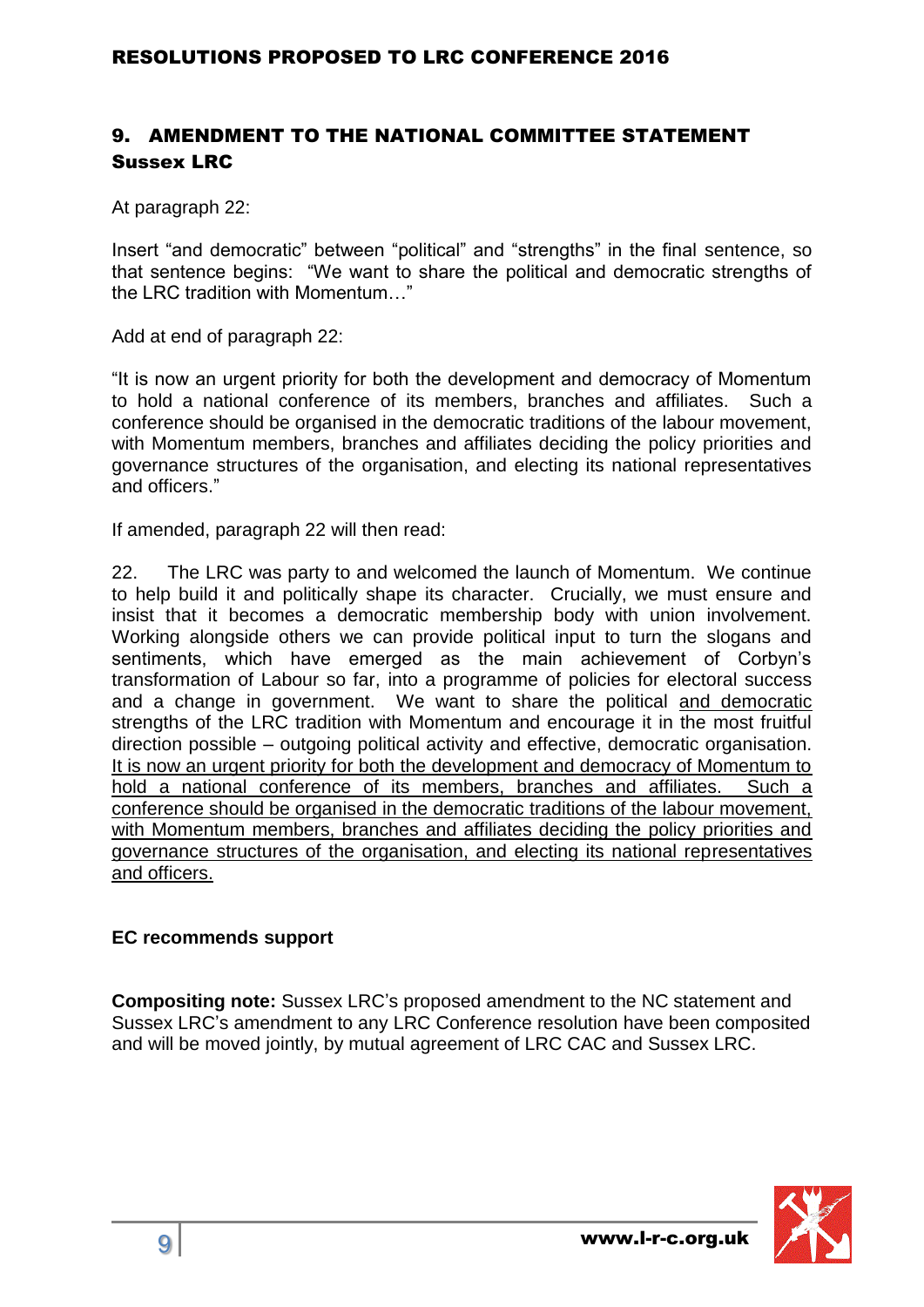# 10. SOCIALISM – LRC Executive Committee

With global capitalism in control of the political agenda, there is an urgent need for a major shift of wealth and power in favour of ordinary people. This is what we mean when we say the LRC stands for the socialist transformation of society. The LRC believes that the most direct route to achieving this is through collective struggle and the election of a Labour Government with a socialist programme. This is why the LRC campaigns for workers' rights, civil liberties and political representation of the working class, as well as fighting back against those who have undermined Labour's democratic socialist traditions.

The democratic transformation of our party, the Labour Party, is key. There is much room for improvement in Labour's democratic constitution, not least in its application. As the ongoing purge makes clear, Labour staff and officials are unaccountable to the Party's membership, while many in the Parliamentary Labour Party apparently regard themselves as above the members and are happy to behave as a law unto themselves. With the election of Jeremy Corbyn at the head of a mass movement, we glimpse the start of the democratic transformation of the Labour Party into what it always should have been – a mass campaigning socialist party ready to hold its representatives to account.

The LRC has always opposed austerity, which is nothing more than a political choice to make the working class pay the price of the financial crisis, and to put a burden created by city bankers onto the backs of workers and families. Our country needs investment, providing jobs and improved living standards for all, instead of austerity cutting support and facilities in our communities for all but the wealthy elite. The National Investment Bank advocated by Labour under Corbyn and McDonnell is a first step in a direction to benefit all, as is the proposed national minimum wage of £10/hour for all.

Our aim is a society where the essential sectors of the economy are held in social ownership for everyone's benefit. To this end we support the renationalisation of the railways and the big utility companies within an economy transformed at a local level, with community-run energy generation projects, for example, and public participation not bureaucratic state control. We also believe that social ownership of the banks and the financial services sector is necessary, in order to channel the flow of investment funds through the economy to where it will benefit most people, rather than just to chase the most profits. Good examples include investment in alternative energy and re-fitting housing to provide improve and warm homes with reduced energy demands, plus the development of clean energy storage facilities, rather than subsidies to frackers.

In the short term the LRC demands the repeal of the UK's anti-union laws, which neuter the trades unions and leave workers without a full defence or proper advocates. We encourage the Shadow Minister of Labour to draw up a positive

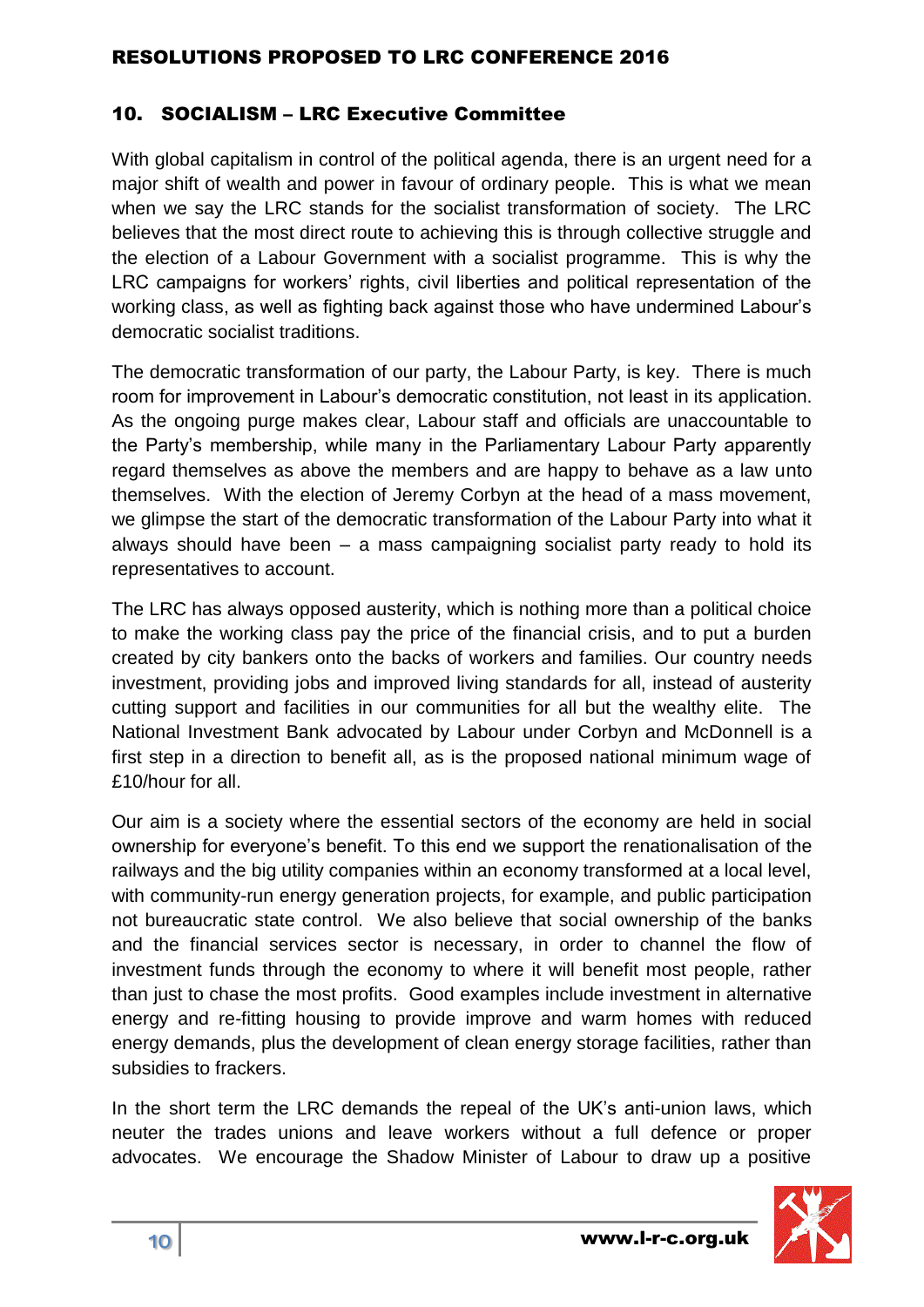charter of workers' rights along the lines of the 'Manifesto for Labour Law' from the Institute of Employment Rights.

The LRC has long opposed privatisation of our public services and welfare state, whether that be called outsourcing, contracting out, PFI or anything else. We stand for an end to all private involvement in the NHS, and for restoration of a comprehensive, publicly and adequately funded health service. We support comprehensive education and Corbyn's proposed national education service, with universal free childcare, maximum class sizes of 30, free tertiary education and a programme of lifelong learning. We oppose any extension to segregation in education via academies or grammar schools and call for the abolition of private schools.

There is no lack of ideas or policies we could list (housing, tax reform, local democracy, Europe, etc), just as there is no lack of wealth in the UK or worldwide. The core problem that must be addressed is that this wealth and other resources are held in the hands of too few people.

Forward to a Corbyn-led Labour Government elected on a socialist programme!

#### **EC recommends support**

# 11. PROPOSAL TO AMEND LABOUR PARTY RULE BOOK 2016 Hackney LRC

# **Preamble**

At National Conference 2016 the NEC was increased in size from 33 to 35 members with the new nominated members of the Scottish and Welsh Party leadership. Of the 35 places the CLPs elect 6 members representing less than 20% of the votes on the NEC; in contrast the trade unions have 12 elected members and 34% of the votes. CLPs are grossly under represented on the NEC, more so given the three-fold increase in membership over the last 12 months or so.

The LRC national conference therefore supports the following amendments to the Labour Party Rule Book:-

# **Amendments proposed ( highlighted in bold and underlined)**

# **1. Amend CHAPTER 1 CLAUSE VIII as follows:-**

Delete "24" and insert "30" to read

"1. The NEC shall comprise: A. **30** members elected in such proportion and under such conditions as may be set out in rules

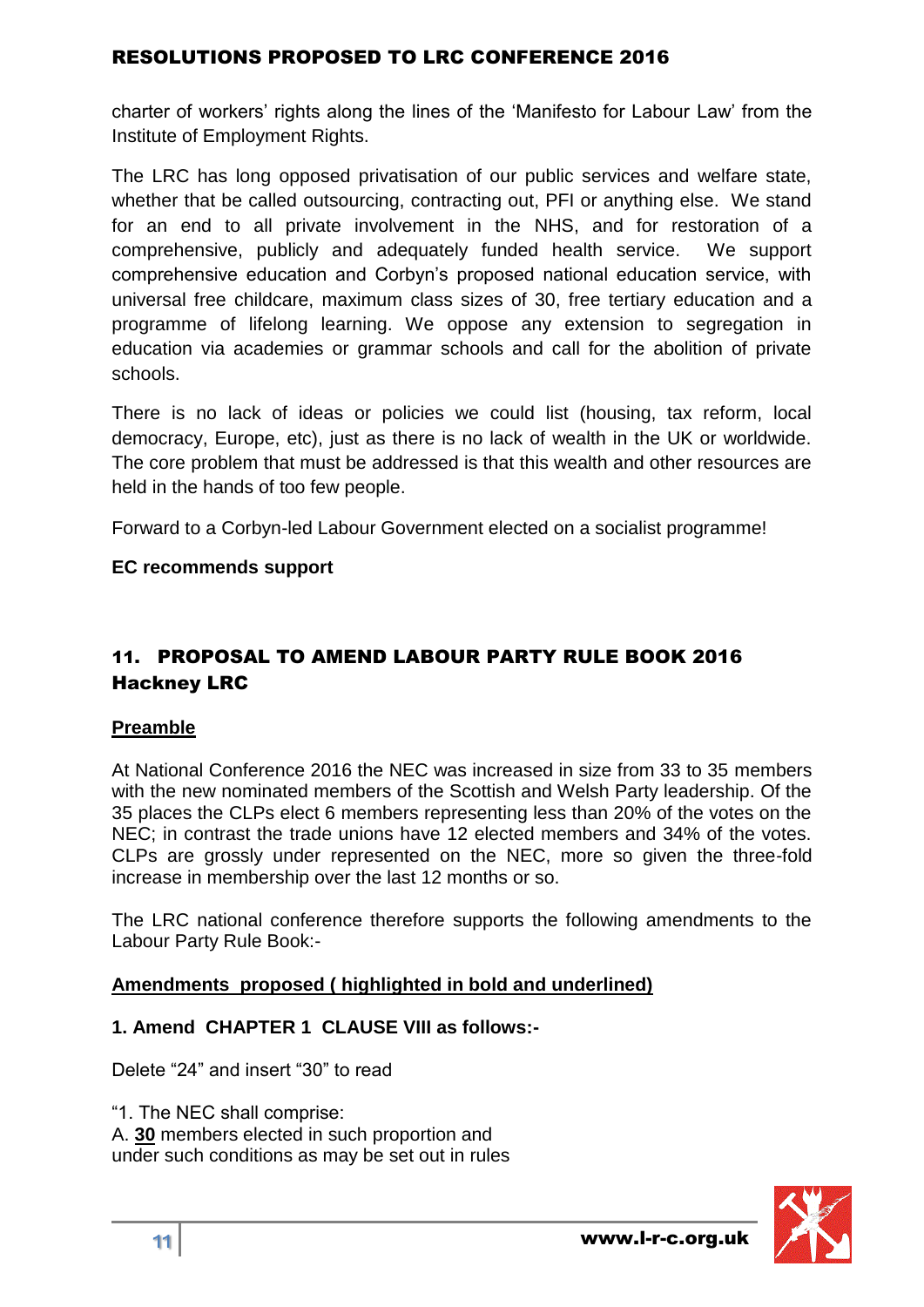Chapter 3.III below and Chapter 4.III below."

#### **And 2 Amend CHAPTER 4 CLAUSE III as follows:-**

Delete "6" and "3" and insert "12" and "6" to read:

" Division III (CLPs) shall consist of **twelve** members, at least **six** of whom shall be women, "

and delete "their own CLP and " and "other" to read

"…to be nominated by at least two CLPs."

Further, this LRC National Conference supports a rule change to allow Scottish and Welsh Party members to elect their NEC member and thereby disapproves of the present arrangement of these positions being the nominees of the respective national leaders.

#### **EC recommends remitting this motion to LRC NEC for further consideration**

#### ------- END OF RESOLUTIONS -------

#### 12. Appendix: Extracts from the Labour Party's 2016 Rule Book

#### Chapter 1 Constitutional rules

#### **Clause VIII The National Executive Committee**

- 1. The NEC shall comprise:
	- A. 24 members elected in such proportion and under such conditions as may be set out in rules Chapter 3.III below and Chapter 4.III below.
	- B. the leader and deputy leader of the Party
	- C. the leader of the EPLP
	- D. the treasurer of the Party
	- E. three frontbench Members of Parliament, at least one of whom must be a woman, nominated by the Cabinet or Shadow Cabinet in opposition)
	- F. one youth member elected at the national Young Labour Conference who must be a woman at least every other term.
	- G. one member elected by the BAME Labour at its conference as laid down in the rules of the socialist society. This member to be elected once the individual membership of the socialist society has reached 2,500 and at least one third of eligible trade unions have also affiliated to the socialist society.

**….**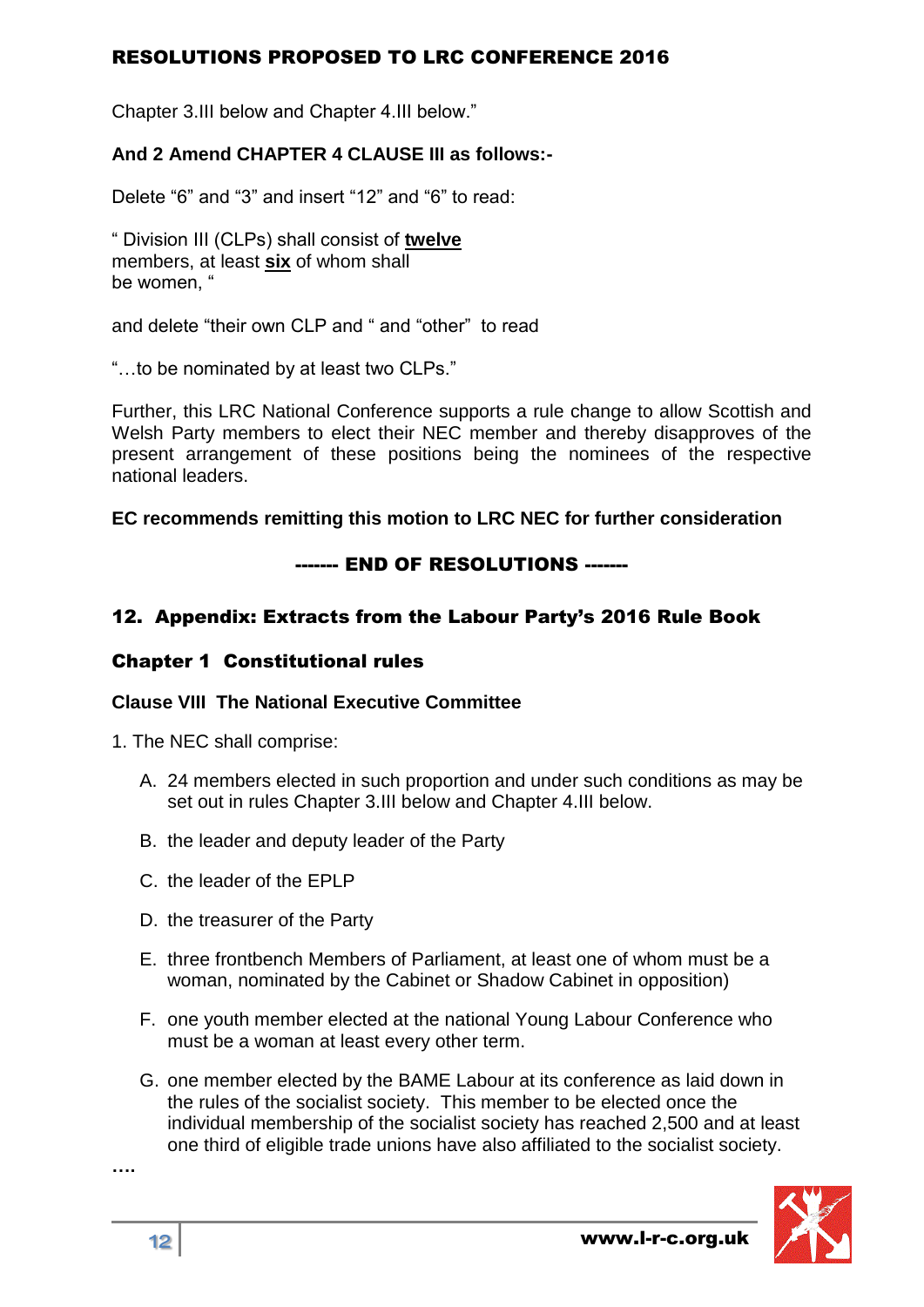# Chapter 4 Elections of national officers of the Party and national committees

#### **Clause III Procedural rules for elections for national committees**

The following procedures provide a rules framework to be followed when conducting elections for places on the Party's national decision-making committees. The NEC will also issue procedural quidelines on nominations, timetable, codes of conduct for candidates and other matters relating to the conduct of these elections.

- A. Election of the NEC
- i. No elected member of the House of Commons, European Parliament, Scottish Parliament, Welsh Assembly or a member of the House of Lords shall be eligible to stand in Divisions I, II, III, or IV of the NEC. Any member of Divisions I, II, III or IV shall cease to be a member of the NEC if they are elected to the House of Commons, European Parliament, Scottish Parliament, Welsh Assembly or are appointed to the House of Lords. The resulting vacancy shall be filled according to the provision of Clause iv-vi as appropriate below. For the purpose of nomination and election the NEC shall be divided into five divisions:
	- a. Division I (trade unions) shall consist of 12 members, at least six of whom shall be women, to be nominated by trade unions and elected by their delegations at Party conference.
	- b. Division II (socialist and co-operative societies) shall consist of one member to be nominated by socialist, cooperative and other organisations and elected by their delegations at Party conference.
	- c. Division III (CLPs) shall consist of six members, at least three of whom shall be women, to be nominated by their own CLP and at least two other CLPs. The ballot for these places shall be conducted among all eligible individual members of the Party by means of a national one-member-one-vote postal ballot conducted to guidelines laid down by the NEC.
	- d. Division IV (local governance) shall consist of two members from either the Association of Labour Councillors ('ALC'), directly elected mayors, or elected Police Commissioners, at least one of whom shall be a woman, duly nominated by Labour groups. The ballot for these places shall be conducted among all individual ALC members, directly elected mayors, and elected Police Commissioners by means of a national one-member-one-vote postal ballot conducted to guidelines laid down by the NEC.
	- e. Division V (PLP) shall consist of three Commons members of the PLP or members of the EPLP, at least one of whom shall be a woman. They shall be nominated from among backbench Labour MPs and all MEPs (except the leader of the EPLP) and elected by all Labour MPs and MEPs. The ballot shall be conducted to guidelines laid down by the NEC.



**….**